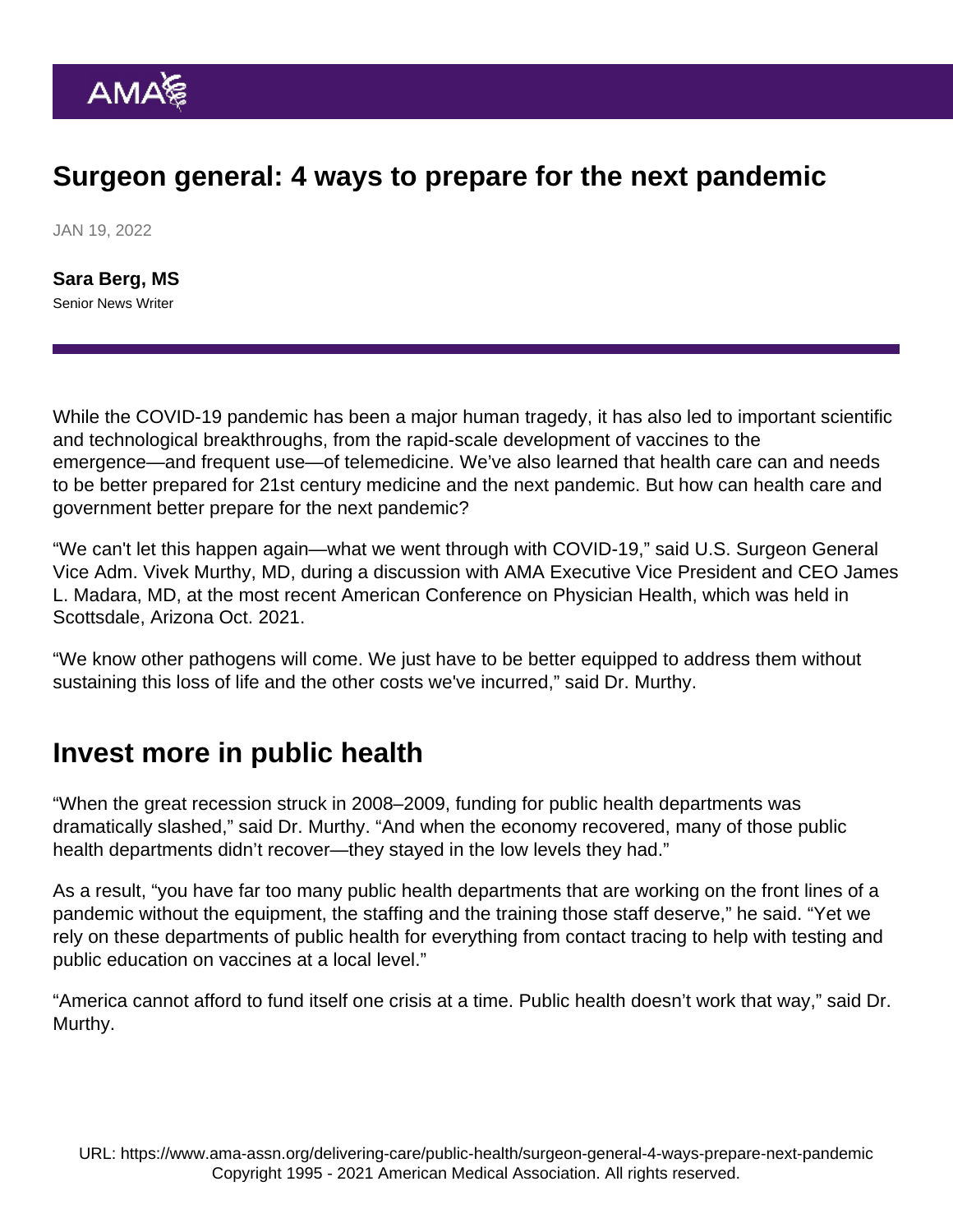# Add manufacturing capacity

There is the science of developing vaccines and therapeutics, which is important, "but there's also then the manufacturing and distribution," said Dr. Murthy. "And one of the things that we've seen is that we really need more manufacturing capacity to be able to rapidly increase our production in vaccines and therapeutics when they're needed—not just for the United States, but for the world.

"And COVID has just been an incredibly poignant example of how our fate is deeply linked to what happens in other countries," he added. "Which is why we have to lead and accelerate our work when it comes to helping vaccinate the world."

## Recognize that partnerships matter

"The federal government can't solve this on its own. You can't leave it up to states entirely to manage on their own," said Dr. Murthy. "We have to have a really tight network between local, state and federal government, but also with health care institutions, with doctors, nurses and health professionals across the country."

"The people who are most trusted are actually people's doctors and nurses and health care professionals," he said. "Yet without a strong partnership between government and practitioners on the ground, it's hard to bring clinicians into that process to the extent that they need to be brought in in order to support them to the fullest extent that they need."

"To battle the next pandemic, we will need our front-line clinicians not just to deliver care but to help communicate to the public," Dr. Murthy said.

During this conversation with Dr. Madara, the surgeon general also spoke about why [we must act](https://www.ama-assn.org/practice-management/physician-health/surgeon-general-we-must-act-together-address-physician-burnout) [together to address physician burnout.](https://www.ama-assn.org/practice-management/physician-health/surgeon-general-we-must-act-together-address-physician-burnout)

## Fight misinformation

"Social media companies have a moral obligation to make sure that their sites are not causing harm to people's health," said Dr. Murthy. "And one of the clearest ways we're seeing that happen is through the rampant unchecked spread of health misinformation on these sites. That has got to change."